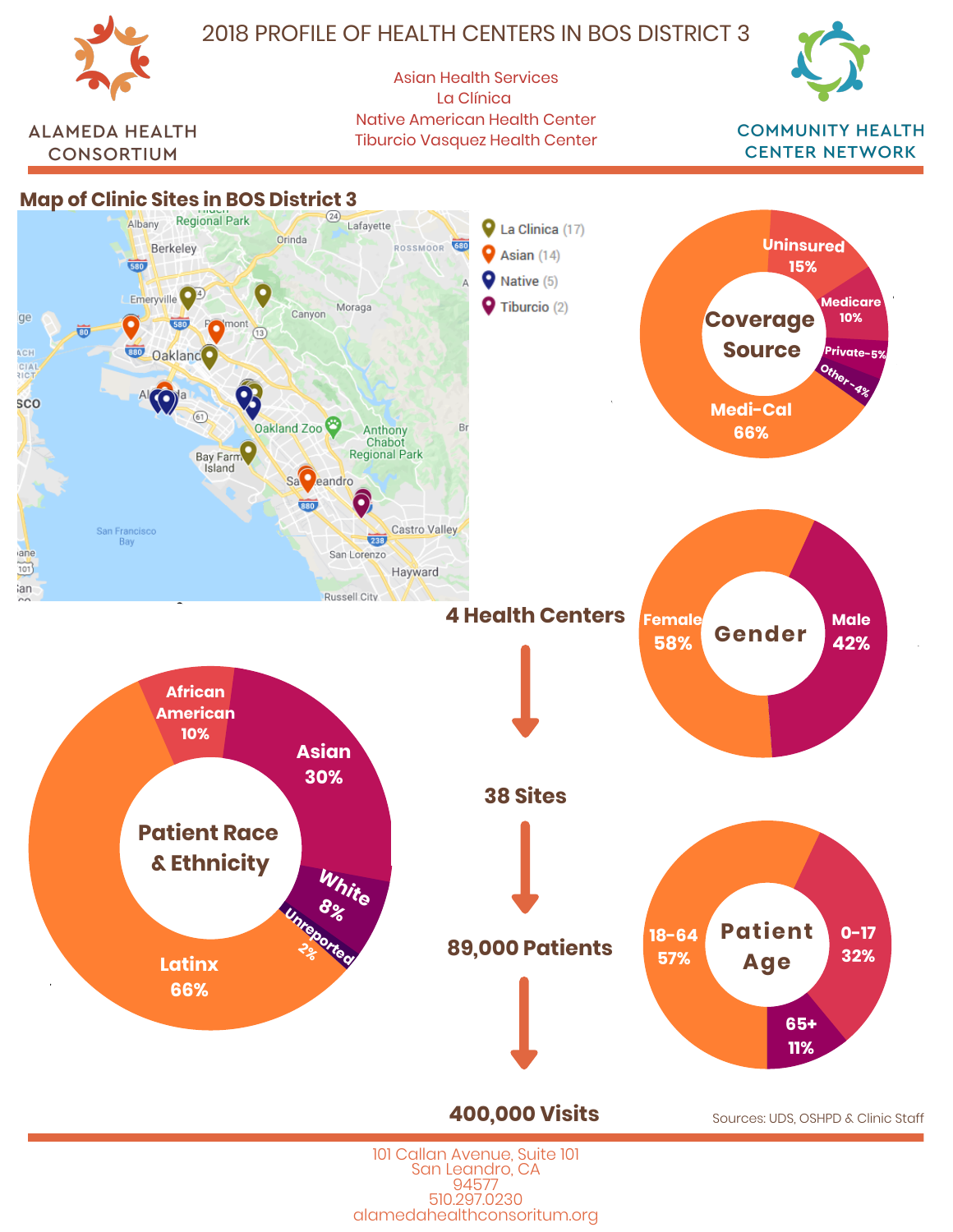

### **ALAMEDA HEALTH CONSORTIUM**

**COMMUNITY HEALTH CENTER NETWORK** 

| Alameda Health Consortium                                    |                                |             |       |                              |
|--------------------------------------------------------------|--------------------------------|-------------|-------|------------------------------|
| <b>Member Locations</b>                                      | <b>Address</b>                 | City        | Zip   | <b>Type of Clinic</b>        |
| <b>Asian Health Services</b>                                 |                                |             |       |                              |
| AHS Specialty Mental Health Services                         | 310 8th Street                 | Oakland     | 94607 | Behavioral Health/Education  |
| <b>ARC Clinic</b>                                            | 817 Harrison Street            | Oakland     | 94607 | <b>Urgent Care</b>           |
| Chenming & Margaret Hu Medical<br>Center                     | 818 Webster Street             | Oakland     | 94607 | Comprehensive Care           |
| College of Alameda Dental Clinic                             | 555 Ralph Appezzato            | Alameda     | 94501 | <b>School Dental</b>         |
|                                                              | Memorial Parkway               | Oakland     | 94606 | Comprehensive Care           |
| Frank Kiang Medical Center                                   | 250 E. 18th Street             | Oakland     | 94606 | Comprehensive Care           |
| Franklin Elementary                                          | 915 Foothill Blvd.             | Oakland     | 94606 | School-Based Clinic          |
| Harry and Jeanette Weinberg Dental<br>& Wellness Clinic      | 190 11th Street                | Oakland     | 94607 | <b>Dental &amp; Wellness</b> |
| Lincoln Elementary                                           | 225 llth Street                | Oakland     | 94606 | School-Based Clinic          |
| Main Dental Clinic                                           | 345 9th Street                 | Oakland     | 94607 | Dental                       |
| Rolland and Kathryn Lowe Medical<br>Center                   | 835 Webster Street             | Oakland     | 94607 | Comprehensive Care           |
| <b>Wildcats Clinic</b>                                       | 1023 MacArthur Blvd.           | Oakland     | 94610 | School Medical and Dental    |
| Specialty Mental Health                                      | 433 Callan Avenue              | San Leandro | 94577 | <b>Behavioral Health</b>     |
| <b>AHS Pediatrics</b>                                        | 101 Callan Avenue              | San Leandro | 94577 | Pediatrics                   |
| <b>La Clínica</b>                                            |                                |             |       |                              |
| La Clinica Del Sol                                           | 1501 Fruitvale Avenue          | Oakland     | 94601 | <b>Behavioral Health</b>     |
| La Clinica Del Sol III                                       | 1415-1423 Fruitvale Avenue     | Oakland     | 94601 | <b>Behavioral Health</b>     |
| La Clinica de la Raza Dental                                 | 3050 East 16th Street          | Oakland     | 94601 | Dental                       |
| La Clinica de la Raza Family Optical I                       | 3060 E 9th Street, Suite B     | Oakland     | 94601 | Optometry                    |
| <b>Havenscourt Health Center</b>                             | 1390 66th Street               | Oakland     | 94621 | School Health Center         |
| Hawthorne Elementary School-Based 1700 28th Avenue<br>Clinic |                                | Oakland     | 94601 | School Health Center         |
| Community Health Education                                   | 1537 Fruitvale Avenue          | Oakland     | 94601 | <b>Health Education</b>      |
| Roosevelt Health Center                                      | 1926 E. 19th Street            | Oakland     | 94606 | School Health Center         |
| San Antonio Neighborhood Health                              | 1030 International Blvd        | Oakland     | 94606 | School Health Center         |
| Center                                                       |                                |             |       |                              |
| La Clinica de La Raza - WIC Program                          | 1450 Fruitvale Avenue, Suite B | Oakland     | 94601 | <b>WIC</b>                   |
| Youth Heart Health Center                                    | 286 E 10th Street              | Oakland     | 94606 | School Health Center         |

# Working Together for the Health of Our Communities